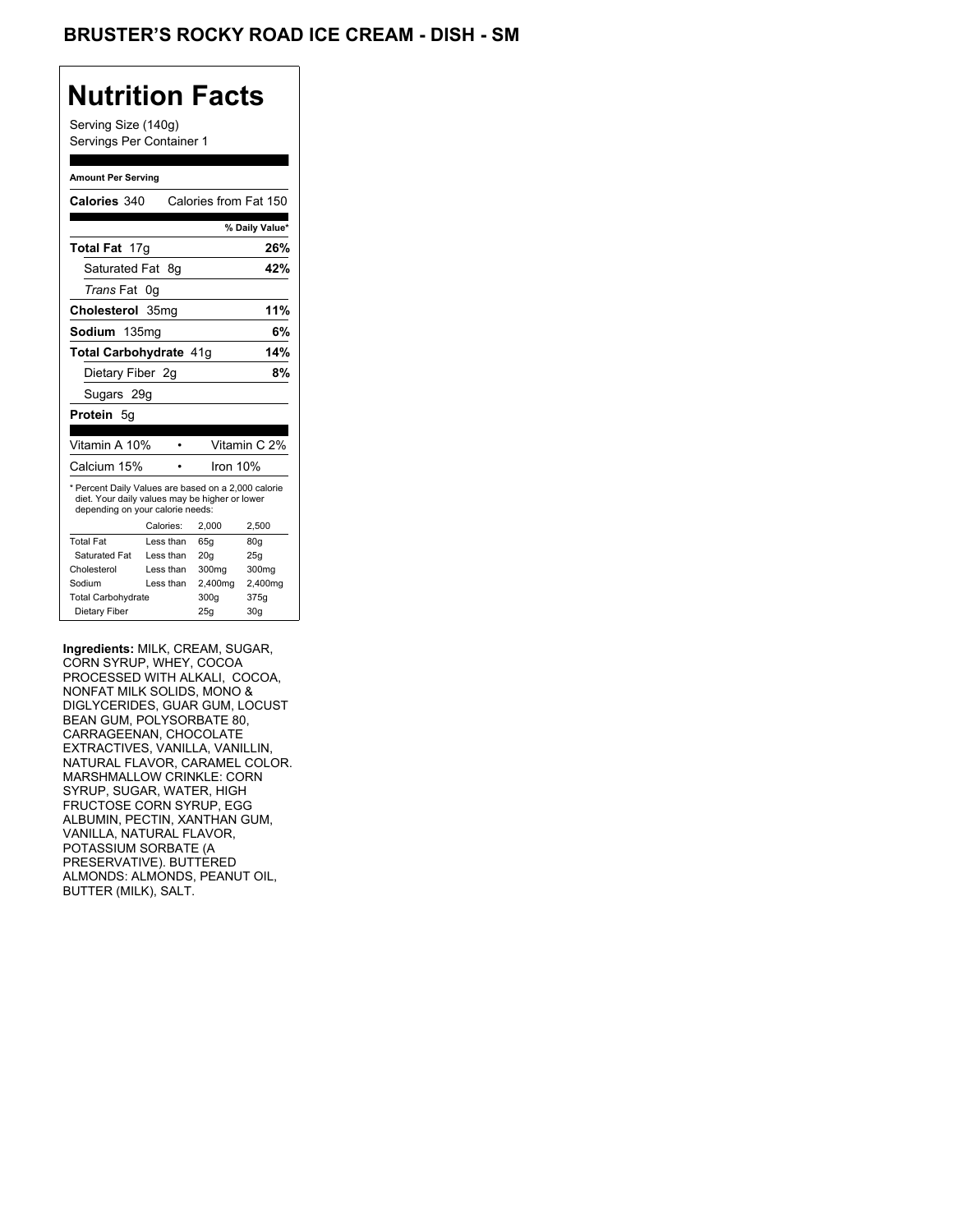## BRUSTER'S ROCKY ROAD ICE CREAM - DISH - REG

# Nutrition Facts

Serving Size (210g) Servings Per Container 1

#### Amount Per Serving

| Calories 510                                                                                                                              |                  |          | Calories from Fat 230 |
|-------------------------------------------------------------------------------------------------------------------------------------------|------------------|----------|-----------------------|
|                                                                                                                                           |                  |          | % Daily Value*        |
| Total Fat 25g                                                                                                                             |                  |          | 39%                   |
| Saturated Fat 13g                                                                                                                         |                  |          | 63%                   |
| Trans Fat                                                                                                                                 | 0g               |          |                       |
| Cholesterol                                                                                                                               | 50 <sub>mq</sub> |          | 17%                   |
| Sodium 200mg                                                                                                                              |                  |          | 8%                    |
| Total Carbohydrate 62g                                                                                                                    |                  |          | 21%                   |
| Dietary Fiber 3g                                                                                                                          |                  |          | 12%                   |
| Sugars 44g                                                                                                                                |                  |          |                       |
| Protein 8q                                                                                                                                |                  |          |                       |
|                                                                                                                                           |                  |          |                       |
| Vitamin A 15%                                                                                                                             |                  |          | Vitamin C 4%          |
| Calcium 20%                                                                                                                               |                  | lron 15% |                       |
| * Percent Daily Values are based on a 2,000 calorie<br>diet. Your daily values may be higher or lower<br>depending on your calorie needs: |                  |          |                       |
|                                                                                                                                           | Calories:        | 2.000    | 2,500                 |
| <b>Total Fat</b>                                                                                                                          | Less than        | 65q      | 80q                   |
| Saturated Fat                                                                                                                             | Less than        | 20q      | 25q                   |
| Cholesterol                                                                                                                               | Less than        | 300mg    | 300mg                 |
| Sodium                                                                                                                                    | Less than        | 2,400mg  | 2,400mg               |
| <b>Total Carbohydrate</b>                                                                                                                 |                  | 300g     | 375g                  |
| Dietary Fiber                                                                                                                             |                  | 25q      | 30q                   |

Ingredients: MILK, CREAM, SUGAR, CORN SYRUP, WHEY, COCOA PROCESSED WITH ALKALI, COCOA, NONFAT MILK SOLIDS, MONO & DIGLYCERIDES, GUAR GUM, LOCUST BEAN GUM, POLYSORBATE 80, CARRAGEENAN, CHOCOLATE EXTRACTIVES, VANILLA, VANILLIN, NATURAL FLAVOR, CARAMEL COLOR. MARSHMALLOW CRINKLE: CORN SYRUP, SUGAR, WATER, HIGH FRUCTOSE CORN SYRUP, EGG ALBUMIN, PECTIN, XANTHAN GUM, VANILLA, NATURAL FLAVOR, POTASSIUM SORBATE (A PRESERVATIVE). BUTTERED ALMONDS: ALMONDS, PEANUT OIL, BUTTER (MILK), SALT.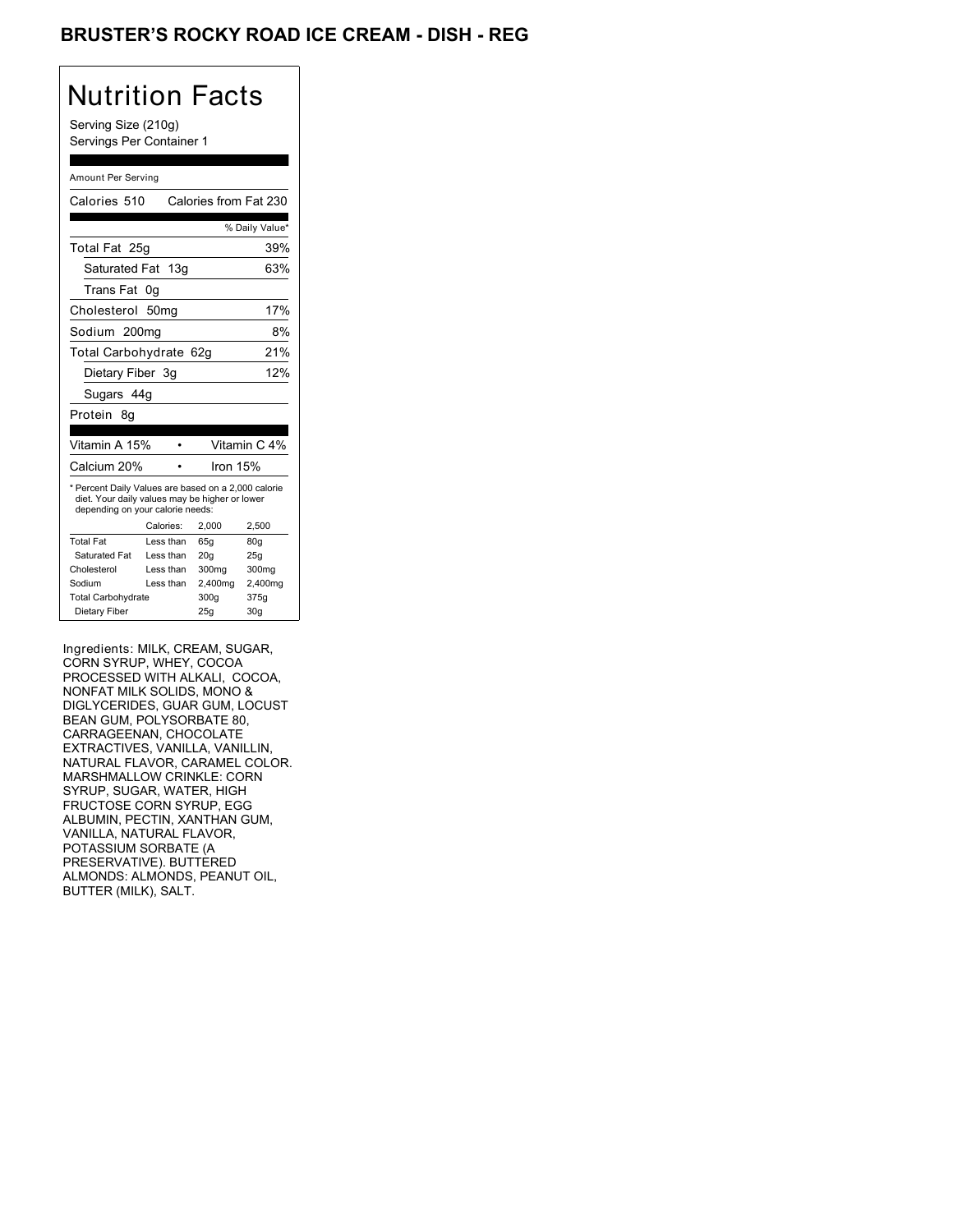## BRUSTER'S ROCKY ROAD ICE CREAM - DISH - LG

## Nutrition Facts

Serving Size (280g) Servings Per Container 1

#### Amount Per Serving

| Calories 670                                                                                                                              |           | Calories from Fat 300 |                 |
|-------------------------------------------------------------------------------------------------------------------------------------------|-----------|-----------------------|-----------------|
|                                                                                                                                           |           |                       | % Daily Value*  |
| Total Fat 34g                                                                                                                             |           |                       | 52%             |
| Saturated Fat                                                                                                                             | 17g       |                       | 83%             |
| Trans Fat                                                                                                                                 | 0g        |                       |                 |
| Cholesterol 70mg                                                                                                                          |           |                       | 23%             |
| Sodium 270mg                                                                                                                              |           |                       | 11%             |
| Total Carbohydrate 82g                                                                                                                    |           |                       | 27%             |
| Dietary Fiber 4g                                                                                                                          |           |                       | 16%             |
| Sugars 58g                                                                                                                                |           |                       |                 |
| Protein 10g                                                                                                                               |           |                       |                 |
|                                                                                                                                           |           |                       |                 |
| Vitamin A 20%                                                                                                                             |           |                       | Vitamin C 4%    |
| Calcium 25%                                                                                                                               |           | Iron 25%              |                 |
| * Percent Daily Values are based on a 2,000 calorie<br>diet. Your daily values may be higher or lower<br>depending on your calorie needs: |           |                       |                 |
|                                                                                                                                           | Calories: | 2.000                 | 2.500           |
| <b>Total Fat</b>                                                                                                                          | Less than | 65q                   | 80g             |
| Saturated Fat                                                                                                                             | Less than | 20q                   | 25g             |
| Cholesterol                                                                                                                               | Less than | 300mg                 | 300mg           |
| Sodium                                                                                                                                    | Less than | 2,400mg               | 2,400mg         |
| <b>Total Carbohydrate</b>                                                                                                                 |           | 300g                  | 375g            |
| Dietary Fiber                                                                                                                             |           | 25g                   | 30 <sub>g</sub> |

Ingredients: MILK, CREAM, SUGAR, CORN SYRUP, WHEY, COCOA PROCESSED WITH ALKALI, COCOA, NONFAT MILK SOLIDS, MONO & DIGLYCERIDES, GUAR GUM, LOCUST BEAN GUM, POLYSORBATE 80, CARRAGEENAN, CHOCOLATE EXTRACTIVES, VANILLA, VANILLIN, NATURAL FLAVOR, CARAMEL COLOR. MARSHMALLOW CRINKLE: CORN SYRUP, SUGAR, WATER, HIGH FRUCTOSE CORN SYRUP, EGG ALBUMIN, PECTIN, XANTHAN GUM, VANILLA, NATURAL FLAVOR, POTASSIUM SORBATE (A PRESERVATIVE). BUTTERED ALMONDS: ALMONDS, PEANUT OIL, BUTTER (MILK), SALT.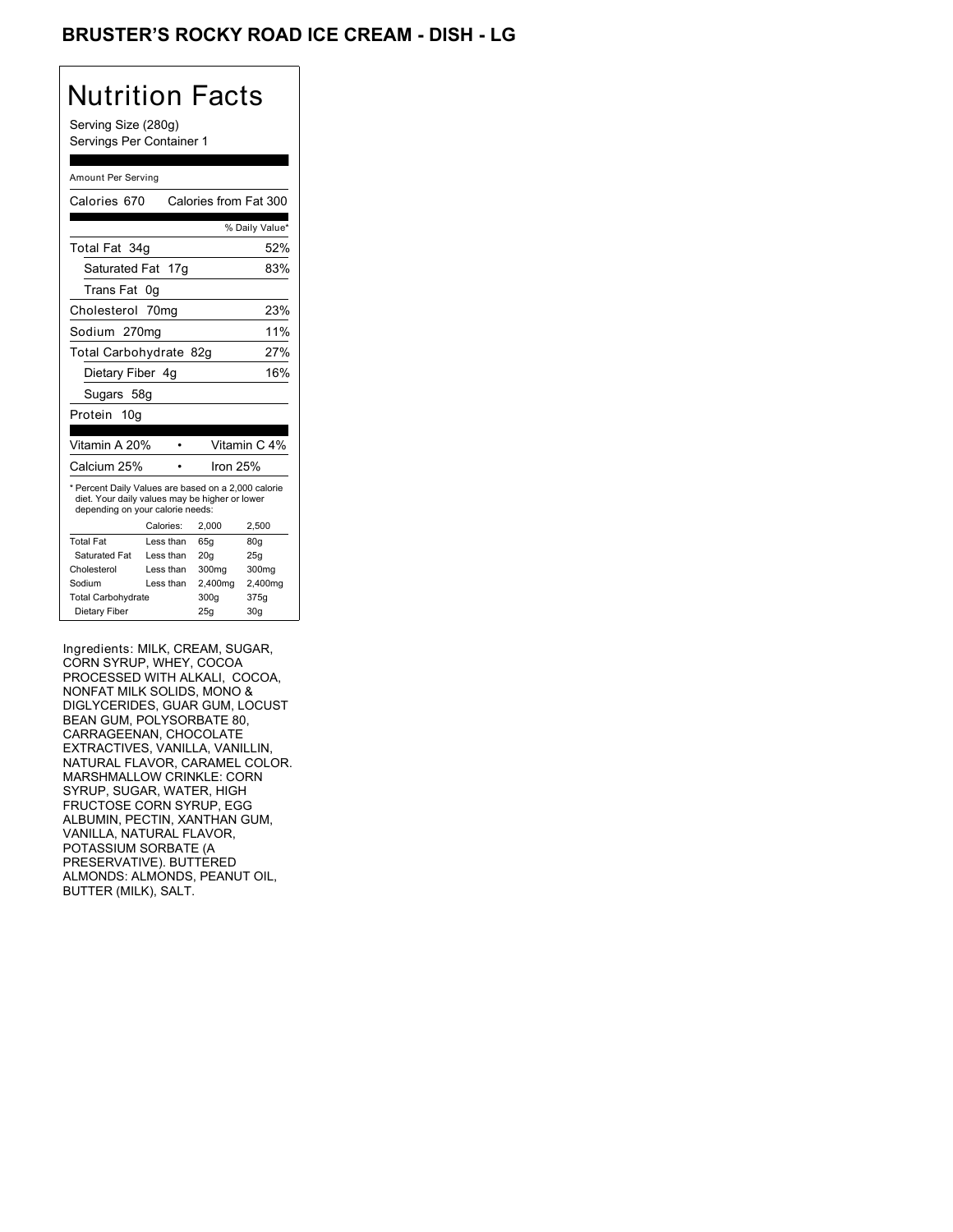## BRUSTER'S ROCKY ROAD ICE CREAM - SUGAR CONE - SM

# Nutrition Facts

Serving Size (153g) Servings Per Container 1

#### Amount Per Serving

| Calories 390                                                                                                                              |                   | Calories from Fat 150 |                 |
|-------------------------------------------------------------------------------------------------------------------------------------------|-------------------|-----------------------|-----------------|
|                                                                                                                                           |                   |                       | % Daily Value*  |
| <b>Total Fat</b>                                                                                                                          | 17 <sub>g</sub>   |                       | 26%             |
| Saturated Fat                                                                                                                             | 8g                |                       | 42%             |
| Trans Fat                                                                                                                                 | 0g                |                       |                 |
| Cholesterol 35mg                                                                                                                          |                   |                       | 11%             |
| Sodium                                                                                                                                    | 160 <sub>mq</sub> |                       | 6%              |
| Total Carbohydrate 53g                                                                                                                    |                   |                       | 18%             |
| Dietary Fiber 2g                                                                                                                          |                   |                       | 8%              |
| Sugars 32g                                                                                                                                |                   |                       |                 |
| Protein<br>6g                                                                                                                             |                   |                       |                 |
|                                                                                                                                           |                   |                       |                 |
| Vitamin A 10%                                                                                                                             | $\bullet$         |                       | Vitamin C 2%    |
| Calcium 15%                                                                                                                               |                   | Iron 15%              |                 |
| * Percent Daily Values are based on a 2,000 calorie<br>diet. Your daily values may be higher or lower<br>depending on your calorie needs: |                   |                       |                 |
|                                                                                                                                           | Calories:         | 2,000                 | 2,500           |
| <b>Total Fat</b>                                                                                                                          | Less than         | 65q                   | 80g             |
| Saturated Fat                                                                                                                             | Less than         | 20q                   | 25g             |
| Cholesterol                                                                                                                               | Less than         | 300mg                 | 300mg           |
| Sodium                                                                                                                                    | Less than         | 2,400mg               | 2,400mg         |
| <b>Total Carbohydrate</b>                                                                                                                 |                   | 300g                  | 375g            |
| Dietary Fiber                                                                                                                             |                   | 25g                   | 30 <sub>q</sub> |

Ingredients: MILK, CREAM, SUGAR, CORN SYRUP, WHEY, COCOA PROCESSED WITH ALKALI, COCOA, NONFAT MILK SOLIDS, MONO & DIGLYCERIDES, GUAR GUM, LOCUST BEAN GUM, POLYSORBATE 80, CARRAGEENAN, CHOCOLATE EXTRACTIVES, VANILLA, VANILLIN, NATURAL FLAVOR, CARAMEL COLOR. MARSHMALLOW CRINKLE: CORN SYRUP, SUGAR, WATER, HIGH FRUCTOSE CORN SYRUP, EGG ALBUMIN, PECTIN, XANTHAN GUM, VANILLA, NATURAL FLAVOR, POTASSIUM SORBATE (A PRESERVATIVE). BUTTERED ALMONDS: ALMONDS, PEANUT OIL, BUTTER (MILK), SALT. SUGAR CONE: ENRICHED WHEAT FLOUR (ENRICHED WITH NIACIN, REDUCED IRON, THIAMIN MONONITRATE, RIBOFLAVIN, FOLIC ACID), TAPIOCA FLOUR, SUGAR, VEGETABLE SHORTENING (SOYBEAN AND/OR CANOLA OIL, MODIFIED PALM OIL, SOY LECITHIN, AND/OR PARTIALLY HYDROGENATED SOYBEAN OIL), OAT FIBER AND/OR VEGETABLE FIBER, SALT, CARAMEL COLOR, ARTIFICIAL FLAVOR, SOY LECITHIN.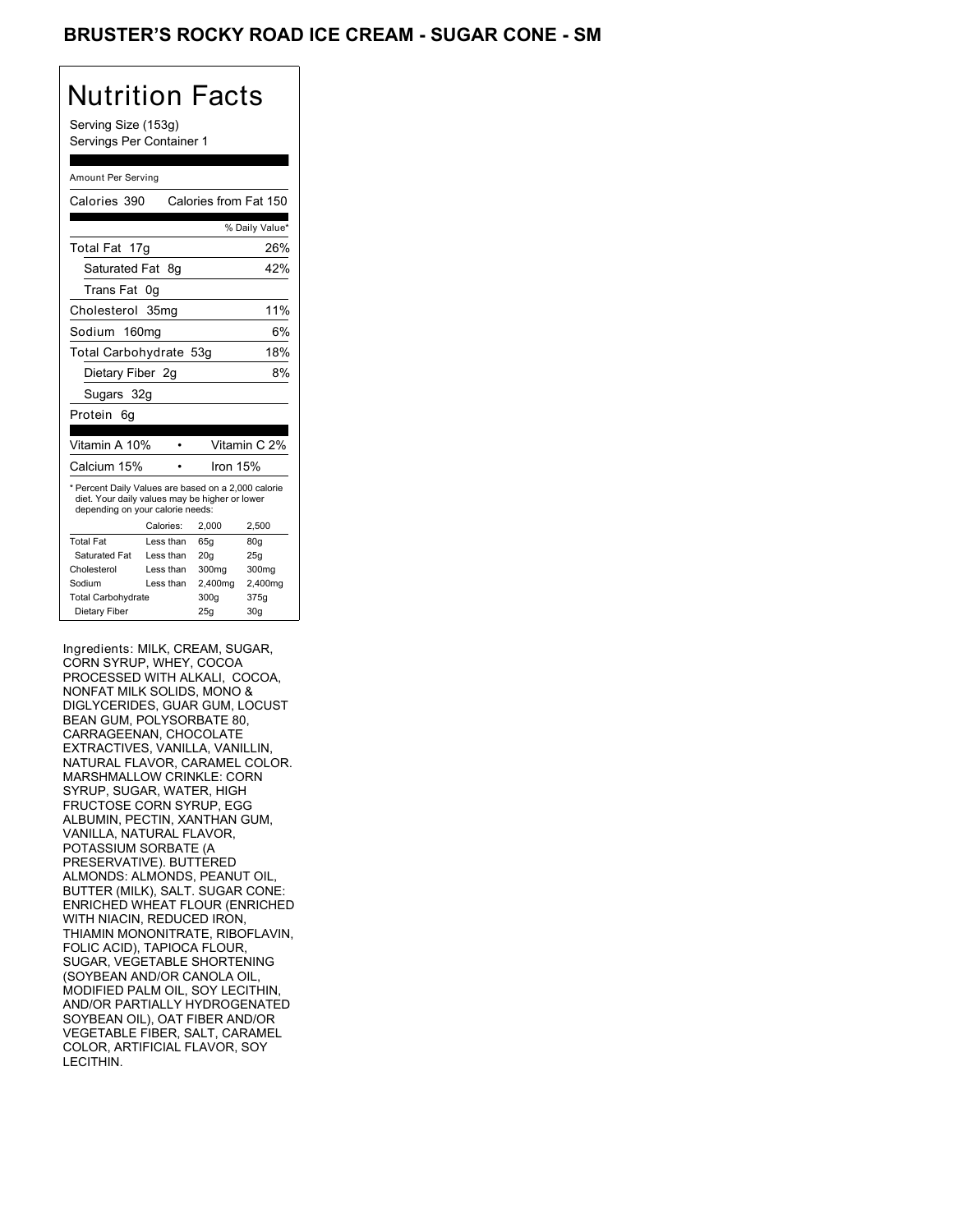## BRUSTER'S ROCKY ROAD ICE CREAM - SUGAR CONE - REG

# Nutrition Facts

Serving Size (223g) Servings Per Container 1

#### Amount Per Serving

| Calories 560                                                                                                                              |           | Calories from Fat 230 |                 |
|-------------------------------------------------------------------------------------------------------------------------------------------|-----------|-----------------------|-----------------|
|                                                                                                                                           |           |                       | % Daily Value*  |
| Total Fat 26q                                                                                                                             |           |                       | 39%             |
| Saturated Fat 13g                                                                                                                         |           |                       | 63%             |
| Trans Fat                                                                                                                                 | 0g        |                       |                 |
| Cholesterol 50mg                                                                                                                          |           |                       | 17%             |
| Sodium 220mg                                                                                                                              |           |                       | 9%              |
| Total Carbohydrate 74g                                                                                                                    |           |                       | 25%             |
| Dietary Fiber 3q                                                                                                                          |           |                       | 12%             |
| Sugars 47g                                                                                                                                |           |                       |                 |
| Protein<br>8g                                                                                                                             |           |                       |                 |
|                                                                                                                                           |           |                       |                 |
| Vitamin A 15%                                                                                                                             |           |                       | Vitamin C 4%    |
| Calcium 20%                                                                                                                               |           | Iron 20%              |                 |
| * Percent Daily Values are based on a 2,000 calorie<br>diet. Your daily values may be higher or lower<br>depending on your calorie needs: | Calories: | 2,000                 | 2,500           |
| <b>Total Fat</b>                                                                                                                          | Less than | 65g                   | 80 <sub>g</sub> |
| Saturated Fat                                                                                                                             | Less than | 20 <sub>g</sub>       | 25g             |
| Cholesterol                                                                                                                               | Less than | 300mg                 | 300mg           |
| Sodium                                                                                                                                    | Less than | 2,400mg               | 2,400mg         |
| <b>Total Carbohydrate</b>                                                                                                                 |           | 300g                  | 375g            |
| Dietary Fiber                                                                                                                             |           | 25q                   | 30 <sub>q</sub> |

Ingredients: MILK, CREAM, SUGAR, CORN SYRUP, WHEY, COCOA PROCESSED WITH ALKALI, COCOA, NONFAT MILK SOLIDS, MONO & DIGLYCERIDES, GUAR GUM, LOCUST BEAN GUM, POLYSORBATE 80, CARRAGEENAN, CHOCOLATE EXTRACTIVES, VANILLA, VANILLIN, NATURAL FLAVOR, CARAMEL COLOR. MARSHMALLOW CRINKLE: CORN SYRUP, SUGAR, WATER, HIGH FRUCTOSE CORN SYRUP, EGG ALBUMIN, PECTIN, XANTHAN GUM, VANILLA, NATURAL FLAVOR, POTASSIUM SORBATE (A PRESERVATIVE). BUTTERED ALMONDS: ALMONDS, PEANUT OIL, BUTTER (MILK), SALT. SUGAR CONE: ENRICHED WHEAT FLOUR (ENRICHED WITH NIACIN, REDUCED IRON, THIAMIN MONONITRATE, RIBOFLAVIN, FOLIC ACID), TAPIOCA FLOUR, SUGAR, VEGETABLE SHORTENING (SOYBEAN AND/OR CANOLA OIL, MODIFIED PALM OIL, SOY LECITHIN, AND/OR PARTIALLY HYDROGENATED SOYBEAN OIL), OAT FIBER AND/OR VEGETABLE FIBER, SALT, CARAMEL COLOR, ARTIFICIAL FLAVOR, SOY LECITHIN.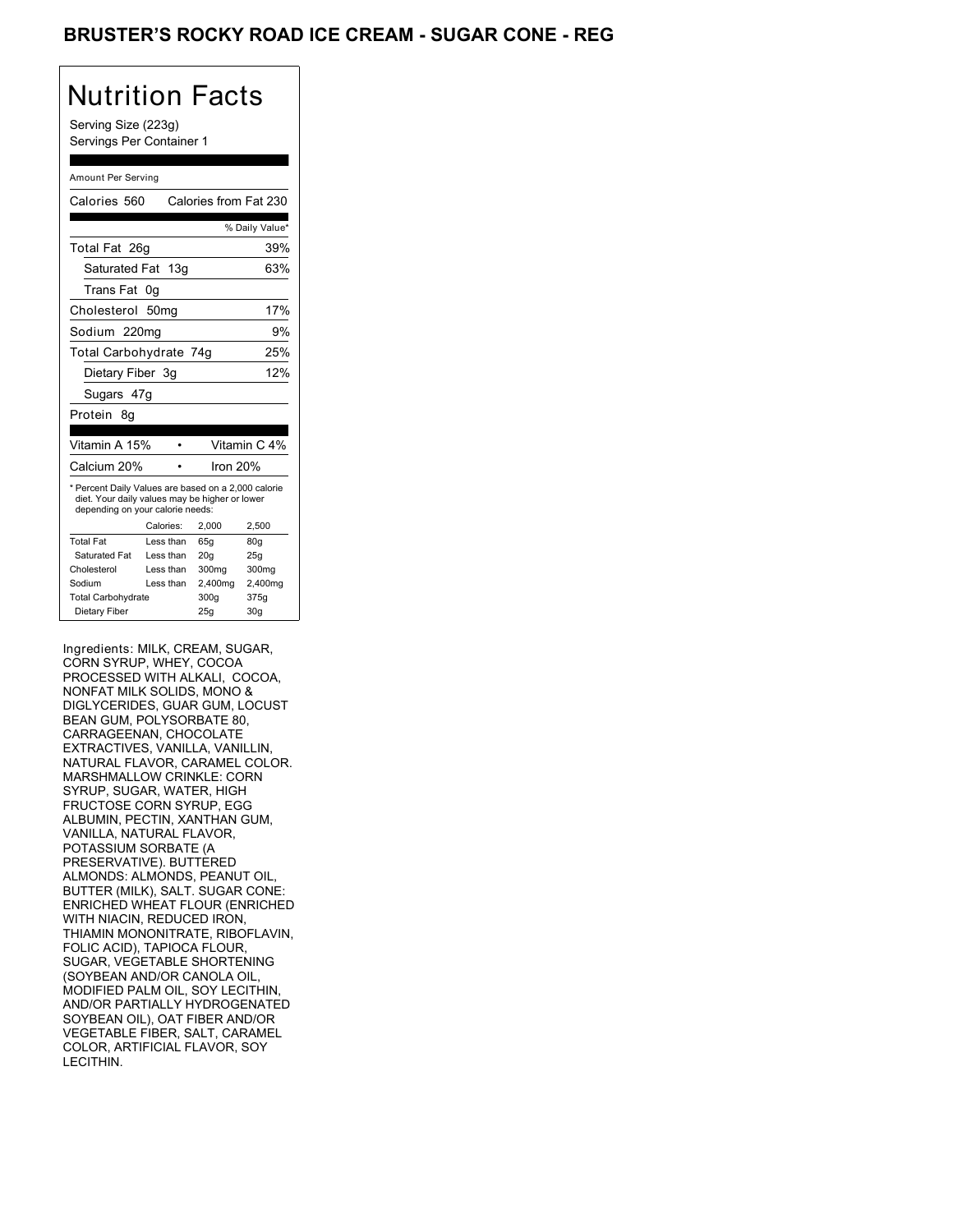## **BRUSTER'S ROCKY ROAD ICE CREAM - SUGAR CONE - LG**

# Nutrition Facts

Serving Size (293g) Servings Per Container 1

#### Amount Per Serving

| Calories 730                                                                                                                              |           | Calories from Fat 310 |                 |
|-------------------------------------------------------------------------------------------------------------------------------------------|-----------|-----------------------|-----------------|
|                                                                                                                                           |           |                       | % Daily Value*  |
| Total Fat 34g                                                                                                                             |           |                       | 52%             |
| Saturated Fat 17g                                                                                                                         |           |                       | 83%             |
| Trans Fat                                                                                                                                 | 0g        |                       |                 |
| Cholesterol 70mg                                                                                                                          |           |                       | 23%             |
| Sodium 290mg                                                                                                                              |           |                       | 12%             |
| Total Carbohydrate 94g                                                                                                                    |           |                       | 31%             |
| Dietary Fiber 4g                                                                                                                          |           |                       | 16%             |
| Sugars 61g                                                                                                                                |           |                       |                 |
| Protein 11g                                                                                                                               |           |                       |                 |
|                                                                                                                                           |           |                       |                 |
| Vitamin A 20%                                                                                                                             |           |                       | Vitamin C 4%    |
| Calcium 30%                                                                                                                               |           | Iron 25%              |                 |
| * Percent Daily Values are based on a 2,000 calorie<br>diet. Your daily values may be higher or lower<br>depending on your calorie needs: | Calories: | 2.000                 |                 |
|                                                                                                                                           |           |                       | 2,500           |
| <b>Total Fat</b>                                                                                                                          | Less than | 65q                   | 80q             |
| Saturated Fat                                                                                                                             | Less than | 20 <sub>g</sub>       | 25g             |
| Cholesterol                                                                                                                               | Less than | 300mg                 | 300mg           |
| Sodium                                                                                                                                    | Less than | 2,400mg               | 2,400mg         |
| <b>Total Carbohydrate</b>                                                                                                                 |           | 300g                  | 375g            |
| Dietary Fiber                                                                                                                             |           | 25q                   | 30 <sub>q</sub> |

Ingredients: MILK, CREAM, SUGAR, CORN SYRUP, WHEY, COCOA PROCESSED WITH ALKALI, COCOA, NONFAT MILK SOLIDS, MONO & DIGLYCERIDES, GUAR GUM, LOCUST BEAN GUM, POLYSORBATE 80, CARRAGEENAN, CHOCOLATE EXTRACTIVES, VANILLA, VANILLIN, NATURAL FLAVOR, CARAMEL COLOR. MARSHMALLOW CRINKLE: CORN SYRUP, SUGAR, WATER, HIGH FRUCTOSE CORN SYRUP, EGG ALBUMIN, PECTIN, XANTHAN GUM, VANILLA, NATURAL FLAVOR, POTASSIUM SORBATE (A PRESERVATIVE). BUTTERED ALMONDS: ALMONDS, PEANUT OIL, BUTTER (MILK), SALT. SUGAR CONE: ENRICHED WHEAT FLOUR (ENRICHED WITH NIACIN, REDUCED IRON, THIAMIN MONONITRATE, RIBOFLAVIN, FOLIC ACID), TAPIOCA FLOUR, SUGAR, VEGETABLE SHORTENING (SOYBEAN AND/OR CANOLA OIL, MODIFIED PALM OIL, SOY LECITHIN, AND/OR PARTIALLY HYDROGENATED SOYBEAN OIL), OAT FIBER AND/OR VEGETABLE FIBER, SALT, CARAMEL COLOR, ARTIFICIAL FLAVOR, SOY LECITHIN.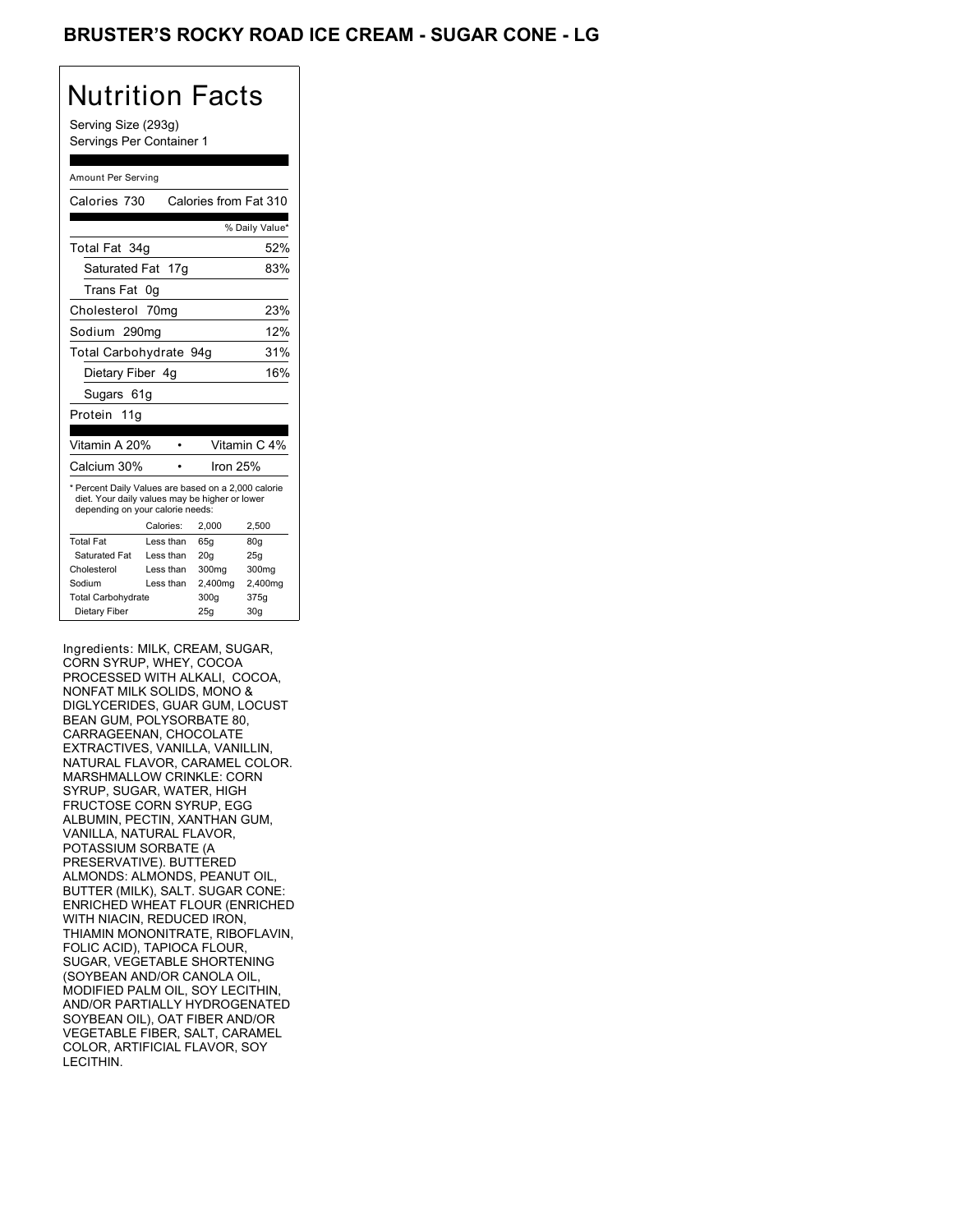## BRUSTER'S ROCKY ROAD ICE CREAM - CAKE CONE - SM

# Nutrition Facts

Serving Size (146g) Servings Per Container 1

#### Amount Per Serving

| Calories 360                                                                                                                              |                   | Calories from Fat 150 |                |
|-------------------------------------------------------------------------------------------------------------------------------------------|-------------------|-----------------------|----------------|
|                                                                                                                                           |                   |                       | % Daily Value* |
| <b>Total Fat</b>                                                                                                                          | 17g               |                       | 26%            |
| Saturated Fat                                                                                                                             | 8g                |                       | 42%            |
| Trans Fat                                                                                                                                 | 0g                |                       |                |
| Cholesterol 35mg                                                                                                                          |                   |                       | 11%            |
| Sodium                                                                                                                                    | 150 <sub>mq</sub> |                       | 6%             |
| Total Carbohydrate 46g                                                                                                                    |                   |                       | 15%            |
| Dietary Fiber 2g                                                                                                                          |                   |                       | 8%             |
| Sugars 29g                                                                                                                                |                   |                       |                |
| Protein<br>6g                                                                                                                             |                   |                       |                |
|                                                                                                                                           |                   |                       |                |
| Vitamin A 10%                                                                                                                             | $\bullet$         |                       | Vitamin C 2%   |
| Calcium 15%                                                                                                                               |                   | Iron 15%              |                |
| * Percent Daily Values are based on a 2,000 calorie<br>diet. Your daily values may be higher or lower<br>depending on your calorie needs: |                   |                       |                |
|                                                                                                                                           | Calories:         | 2,000                 | 2,500          |
| <b>Total Fat</b>                                                                                                                          | Less than         | 65q                   | 80g            |
| Saturated Fat                                                                                                                             | Less than         | 20q                   | 25g            |
| Cholesterol                                                                                                                               | Less than         | 300mg                 | 300mg          |
| Sodium                                                                                                                                    | Less than         | 2,400mg               | 2,400mg        |
| <b>Total Carbohydrate</b>                                                                                                                 |                   | 300g                  | 375g           |
|                                                                                                                                           |                   |                       |                |

Ingredients: MILK, CREAM, SUGAR, CORN SYRUP, WHEY, COCOA PROCESSED WITH ALKALI, COCOA, NONFAT MILK SOLIDS, MONO & DIGLYCERIDES, GUAR GUM, LOCUST BEAN GUM, POLYSORBATE 80, CARRAGEENAN, CHOCOLATE EXTRACTIVES, VANILLA, VANILLIN, NATURAL FLAVOR, CARAMEL COLOR. MARSHMALLOW CRINKLE: CORN SYRUP, SUGAR, WATER, HIGH FRUCTOSE CORN SYRUP, EGG ALBUMIN, PECTIN, XANTHAN GUM, VANILLA, NATURAL FLAVOR, POTASSIUM SORBATE (A PRESERVATIVE). BUTTERED ALMONDS: ALMONDS, PEANUT OIL, BUTTER (MILK), SALT. CAKE CONE: ENRICHED WHEAT FLOUR (ENRICHED WITH NIACIN, REDUCED IRON, THIAMIN MONONITRATE, RIBOFLAVIN, FOLIC ACID), TAPIOCA FLOUR, SUGAR, VEGETABLE OIL SHORTENING (SOYBEAN AND/OR CANOLA OIL, MODIFIED PALM OIL, SOY LECITHIN, AND/OR PARTIALLY HYDROGENATED SOYBEAN OIL), LEAVENING (SODIUM BICARBONATE, AMMONIUM BICARBONATE), SALT, NATURAL FLAVOR, ANNATTO (VEGETABLE COLOR).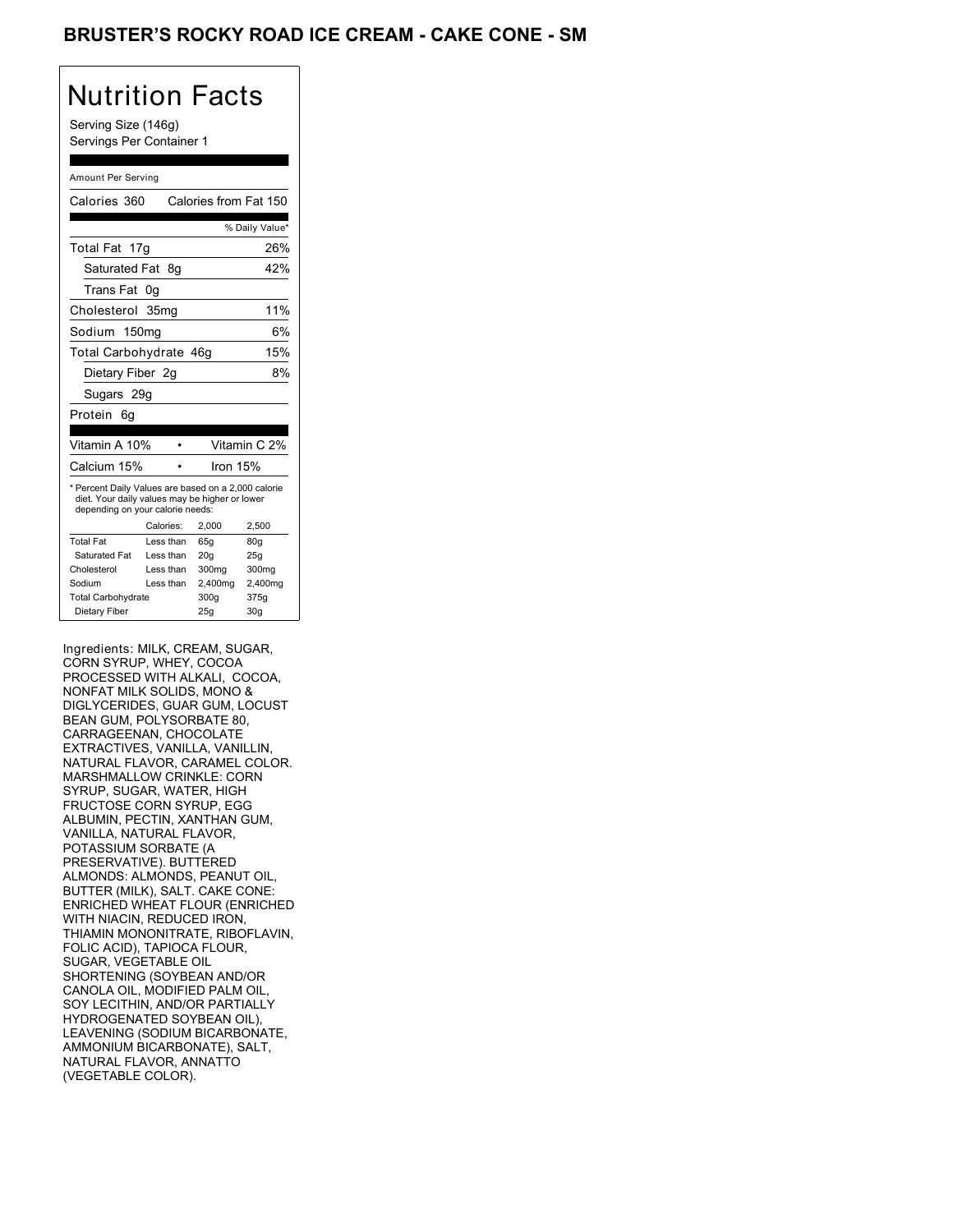## BRUSTER'S ROCKY ROAD ICE CREAM - CAKE CONE - REG

# Nutrition Facts

Serving Size (216g) Servings Per Container 1

#### Amount Per Serving

| Calories 530                           |                                         |                                                                                                                                                                                                              |
|----------------------------------------|-----------------------------------------|--------------------------------------------------------------------------------------------------------------------------------------------------------------------------------------------------------------|
|                                        |                                         | % Daily Value*                                                                                                                                                                                               |
| Total Fat 25g                          |                                         | 39%                                                                                                                                                                                                          |
| Saturated Fat 13g                      |                                         | 63%                                                                                                                                                                                                          |
| 0g                                     |                                         |                                                                                                                                                                                                              |
| Cholesterol 50mg                       |                                         | 17%                                                                                                                                                                                                          |
| Sodium 210mg                           |                                         | 9%                                                                                                                                                                                                           |
|                                        |                                         | 22%                                                                                                                                                                                                          |
| Dietary Fiber 3g                       |                                         | 12%                                                                                                                                                                                                          |
| Sugars 44g                             |                                         |                                                                                                                                                                                                              |
|                                        |                                         |                                                                                                                                                                                                              |
|                                        |                                         | Vitamin C 4%                                                                                                                                                                                                 |
| Calcium 20%                            | Iron 20%                                |                                                                                                                                                                                                              |
|                                        |                                         | 2,500                                                                                                                                                                                                        |
|                                        |                                         | 80q                                                                                                                                                                                                          |
|                                        |                                         |                                                                                                                                                                                                              |
|                                        |                                         |                                                                                                                                                                                                              |
| Less than                              | 20 <sub>g</sub>                         | 25g                                                                                                                                                                                                          |
| Less than                              | 300mg                                   | 300mg                                                                                                                                                                                                        |
| Less than<br><b>Total Carbohydrate</b> | 2,400mg<br>300g                         | 2,400mg<br>375g                                                                                                                                                                                              |
|                                        | Vitamin A 15%<br>Calories:<br>Less than | Calories from Fat 230<br>Total Carbohydrate 67g<br>* Percent Daily Values are based on a 2,000 calorie<br>diet. Your daily values may be higher or lower<br>depending on your calorie needs:<br>2.000<br>65q |

Ingredients: MILK, CREAM, SUGAR, CORN SYRUP, WHEY, COCOA PROCESSED WITH ALKALI, COCOA, NONFAT MILK SOLIDS, MONO & DIGLYCERIDES, GUAR GUM, LOCUST BEAN GUM, POLYSORBATE 80, CARRAGEENAN, CHOCOLATE EXTRACTIVES, VANILLA, VANILLIN, NATURAL FLAVOR, CARAMEL COLOR. MARSHMALLOW CRINKLE: CORN SYRUP, SUGAR, WATER, HIGH FRUCTOSE CORN SYRUP, EGG ALBUMIN, PECTIN, XANTHAN GUM, VANILLA, NATURAL FLAVOR, POTASSIUM SORBATE (A PRESERVATIVE). BUTTERED ALMONDS: ALMONDS, PEANUT OIL, BUTTER (MILK), SALT. CAKE CONE: ENRICHED WHEAT FLOUR (ENRICHED WITH NIACIN, REDUCED IRON, THIAMIN MONONITRATE, RIBOFLAVIN, FOLIC ACID), TAPIOCA FLOUR, SUGAR, VEGETABLE OIL SHORTENING (SOYBEAN AND/OR CANOLA OIL, MODIFIED PALM OIL, SOY LECITHIN, AND/OR PARTIALLY HYDROGENATED SOYBEAN OIL), LEAVENING (SODIUM BICARBONATE, AMMONIUM BICARBONATE), SALT, NATURAL FLAVOR, ANNATTO (VEGETABLE COLOR).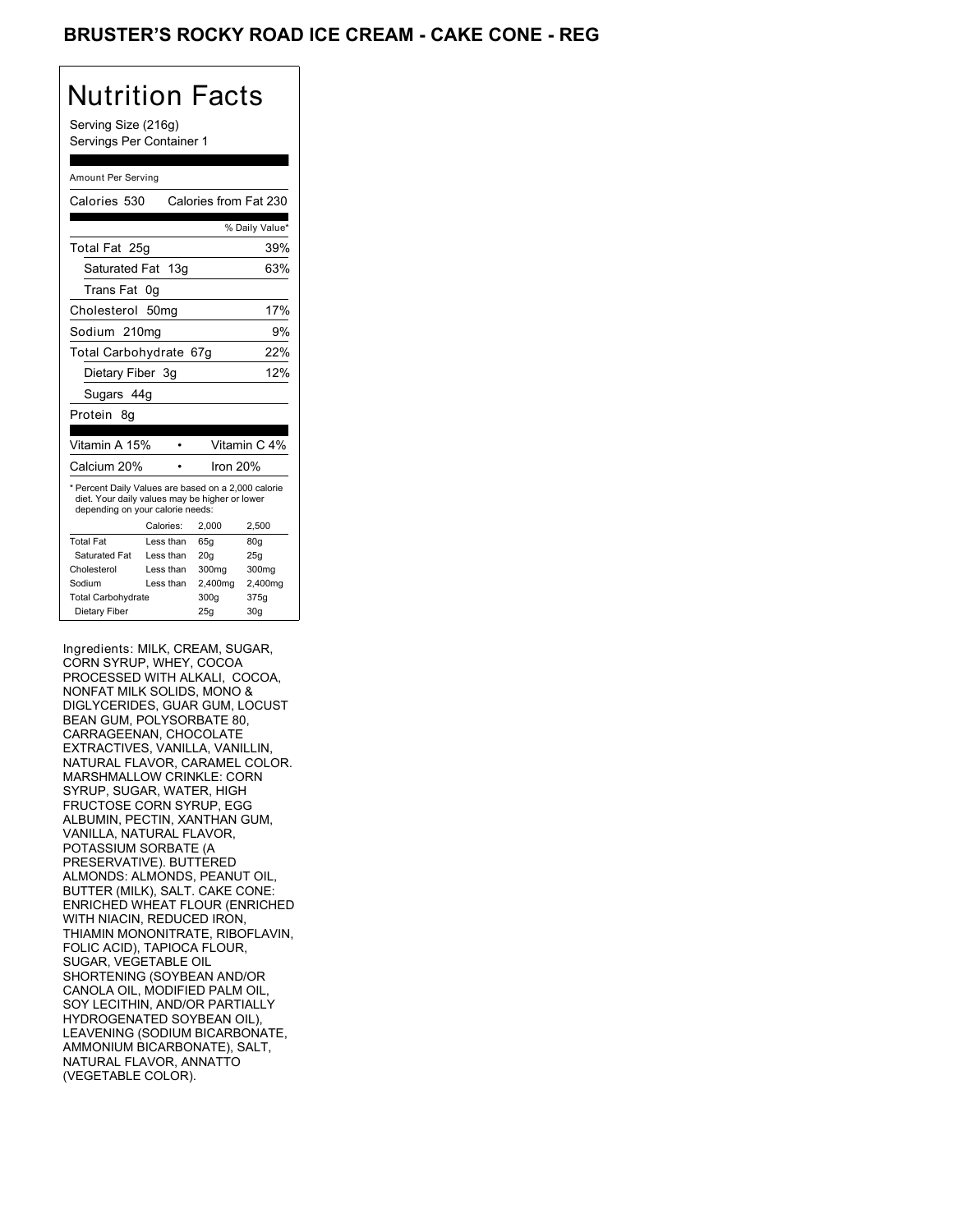## BRUSTER'S ROCKY ROAD ICE CREAM - CAKE CONE - LG

## Nutrition Facts

Serving Size (286g) Servings Per Container 1

#### Amount Per Serving

| Calories 700                                                                                                                              |           | Calories from Fat 300 |                 |
|-------------------------------------------------------------------------------------------------------------------------------------------|-----------|-----------------------|-----------------|
|                                                                                                                                           |           |                       | % Daily Value*  |
| Total Fat 34g                                                                                                                             |           |                       | 52%             |
| Saturated Fat 17g                                                                                                                         |           |                       | 83%             |
| Trans Fat                                                                                                                                 | 0g        |                       |                 |
| Cholesterol 70mg                                                                                                                          |           |                       | 23%             |
| Sodium 280ma                                                                                                                              |           |                       | 12%             |
| Total Carbohydrate 87g                                                                                                                    |           |                       | 29%             |
| Dietary Fiber 4g                                                                                                                          |           |                       | 16%             |
| Sugars 58g                                                                                                                                |           |                       |                 |
| Protein 11g                                                                                                                               |           |                       |                 |
| Vitamin A 20%                                                                                                                             |           |                       | Vitamin C 4%    |
|                                                                                                                                           |           |                       |                 |
| Calcium 25%                                                                                                                               |           | Iron 25%              |                 |
| * Percent Daily Values are based on a 2,000 calorie<br>diet. Your daily values may be higher or lower<br>depending on your calorie needs: |           |                       |                 |
|                                                                                                                                           | Calories: | 2.000                 | 2,500           |
| <b>Total Fat</b>                                                                                                                          | Less than | 65q                   | 80q             |
| Saturated Fat                                                                                                                             | Less than | 20 <sub>g</sub>       | 25g             |
| Cholesterol                                                                                                                               | Less than | 300mg                 | 300mg           |
| Sodium                                                                                                                                    | Less than | 2,400mg               | 2,400mg         |
| <b>Total Carbohydrate</b>                                                                                                                 |           | 300g                  | 375g            |
| Dietary Fiber                                                                                                                             |           | 25q                   | 30 <sub>q</sub> |

Ingredients: MILK, CREAM, SUGAR, CORN SYRUP, WHEY, COCOA PROCESSED WITH ALKALI, COCOA, NONFAT MILK SOLIDS, MONO & DIGLYCERIDES, GUAR GUM, LOCUST BEAN GUM, POLYSORBATE 80, CARRAGEENAN, CHOCOLATE EXTRACTIVES, VANILLA, VANILLIN, NATURAL FLAVOR, CARAMEL COLOR. MARSHMALLOW CRINKLE: CORN SYRUP, SUGAR, WATER, HIGH FRUCTOSE CORN SYRUP, EGG ALBUMIN, PECTIN, XANTHAN GUM, VANILLA, NATURAL FLAVOR, POTASSIUM SORBATE (A PRESERVATIVE). BUTTERED ALMONDS: ALMONDS, PEANUT OIL, BUTTER (MILK), SALT. CAKE CONE: ENRICHED WHEAT FLOUR (ENRICHED WITH NIACIN, REDUCED IRON, THIAMIN MONONITRATE, RIBOFLAVIN, FOLIC ACID), TAPIOCA FLOUR, SUGAR, VEGETABLE OIL SHORTENING (SOYBEAN AND/OR CANOLA OIL, MODIFIED PALM OIL, SOY LECITHIN, AND/OR PARTIALLY HYDROGENATED SOYBEAN OIL), LEAVENING (SODIUM BICARBONATE, AMMONIUM BICARBONATE), SALT, NATURAL FLAVOR, ANNATTO (VEGETABLE COLOR).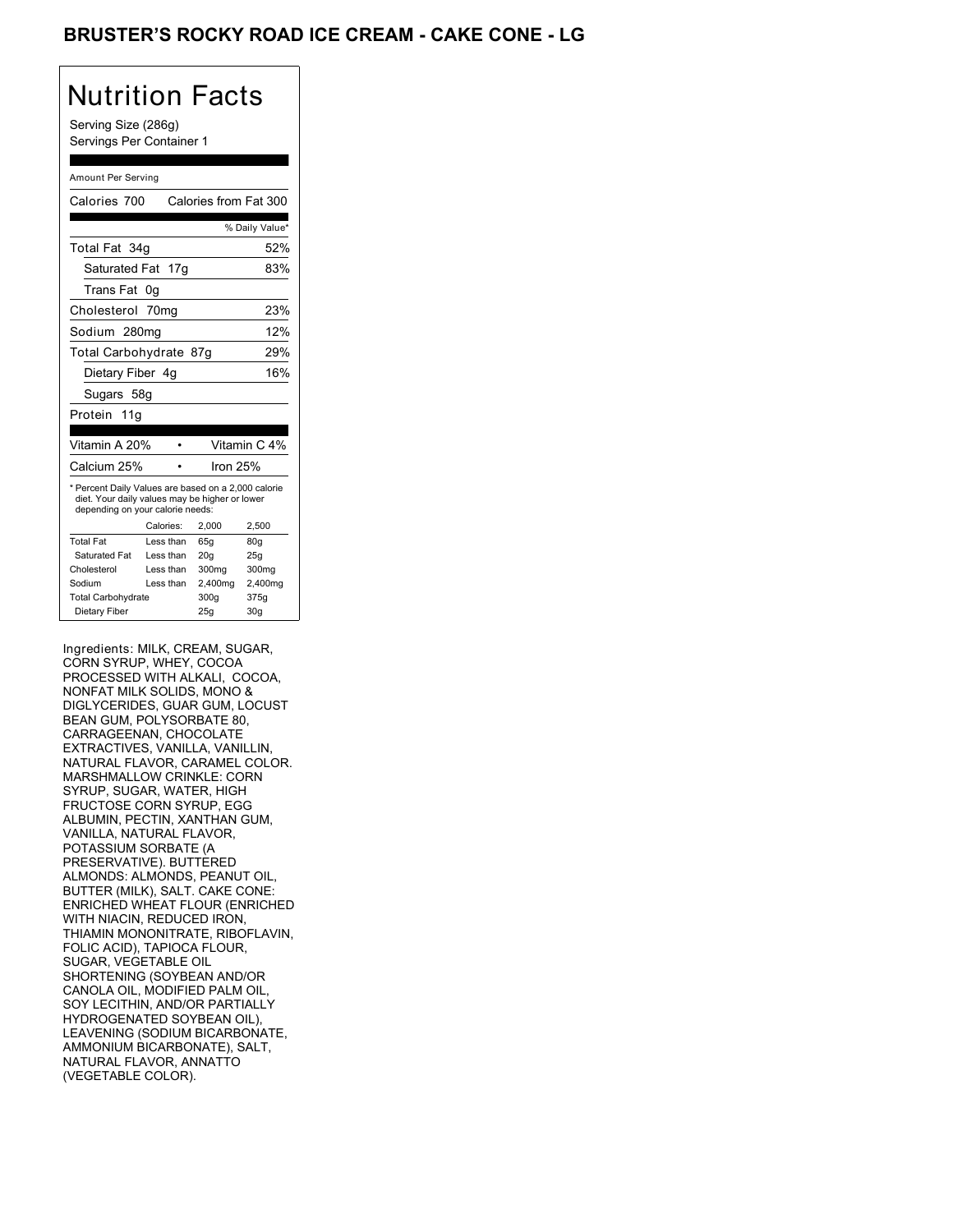## BRUSTER'S ROCKY ROAD ICE CREAM - WAFFLE CONE - SM

# Nutrition Facts

Serving Size (170g) Servings Per Container 1

#### Amount Per Serving

| Calories 460                                                                                                                              |           | Calories from Fat 180 |                 |
|-------------------------------------------------------------------------------------------------------------------------------------------|-----------|-----------------------|-----------------|
|                                                                                                                                           |           |                       | % Daily Value*  |
| Total Fat 20g                                                                                                                             |           |                       | 31%             |
| Saturated Fat                                                                                                                             | 9g        |                       | 46%             |
| Trans Fat                                                                                                                                 | 0g        |                       |                 |
| Cholesterol 40mg                                                                                                                          |           |                       | 14%             |
| Sodium 135mg                                                                                                                              |           |                       | 6%              |
| Total Carbohydrate 64g                                                                                                                    |           |                       | 21%             |
| Dietary Fiber 2g                                                                                                                          |           |                       | 8%              |
| Sugars 39g                                                                                                                                |           |                       |                 |
| Protein 7g                                                                                                                                |           |                       |                 |
|                                                                                                                                           |           |                       |                 |
| Vitamin A 10%                                                                                                                             | $\bullet$ |                       | Vitamin C 2%    |
| Calcium 15%                                                                                                                               |           | Iron 15%              |                 |
| * Percent Daily Values are based on a 2,000 calorie<br>diet. Your daily values may be higher or lower<br>depending on your calorie needs: |           |                       |                 |
|                                                                                                                                           | Calories: | 2,000                 | 2,500           |
| <b>Total Fat</b>                                                                                                                          | Less than | 65q                   | 80 <sub>g</sub> |
| Saturated Fat                                                                                                                             | Less than | 20q                   | 25q             |
| Cholesterol                                                                                                                               | Less than | 300mg                 | 300mg           |
| Sodium                                                                                                                                    | Less than | 2,400mg               | 2,400mg         |
| <b>Total Carbohydrate</b>                                                                                                                 |           | 300g                  | 375g            |
| Dietary Fiber                                                                                                                             |           | 25g                   | 30 <sub>q</sub> |

Ingredients: MILK, CREAM, SUGAR, CORN SYRUP, WHEY, COCOA PROCESSED WITH ALKALI, COCOA, NONFAT MILK SOLIDS, MONO & DIGLYCERIDES, GUAR GUM, LOCUST BEAN GUM, POLYSORBATE 80, CARRAGEENAN, CHOCOLATE EXTRACTIVES, VANILLA, VANILLIN, NATURAL FLAVOR, CARAMEL COLOR. MARSHMALLOW CRINKLE: CORN SYRUP, SUGAR, WATER, HIGH FRUCTOSE CORN SYRUP, EGG ALBUMIN, PECTIN, XANTHAN GUM, VANILLA, NATURAL FLAVOR, POTASSIUM SORBATE (A PRESERVATIVE). BUTTÈRED ALMONDS: ALMONDS, PEANUT OIL, BUTTER (MILK), SALT. WAFFLE CONE: ENRICHED BLEACHED WHEAT FLOUR (ENRICHED WITH NIACIN, REDUCED IRON, THIAMIN MONONITRATE, RIBOFLAVIN, FOLIC ACID), SUGAR, VEGETABLE SHORTENING (PARTIALLY HYDROGENATED SOYBEAN AND COTTONSEED OILS), WHOLE EGG, ARTIFICIAL FLAVOR (INCLUDING MALTODEXTRIN, MODIFIED CORNSTARCH, BUTTER, BUTTERMILK), DEXTROSE, SOY LECITHIN, ARTIFICIAL VANILLA FLAVOR.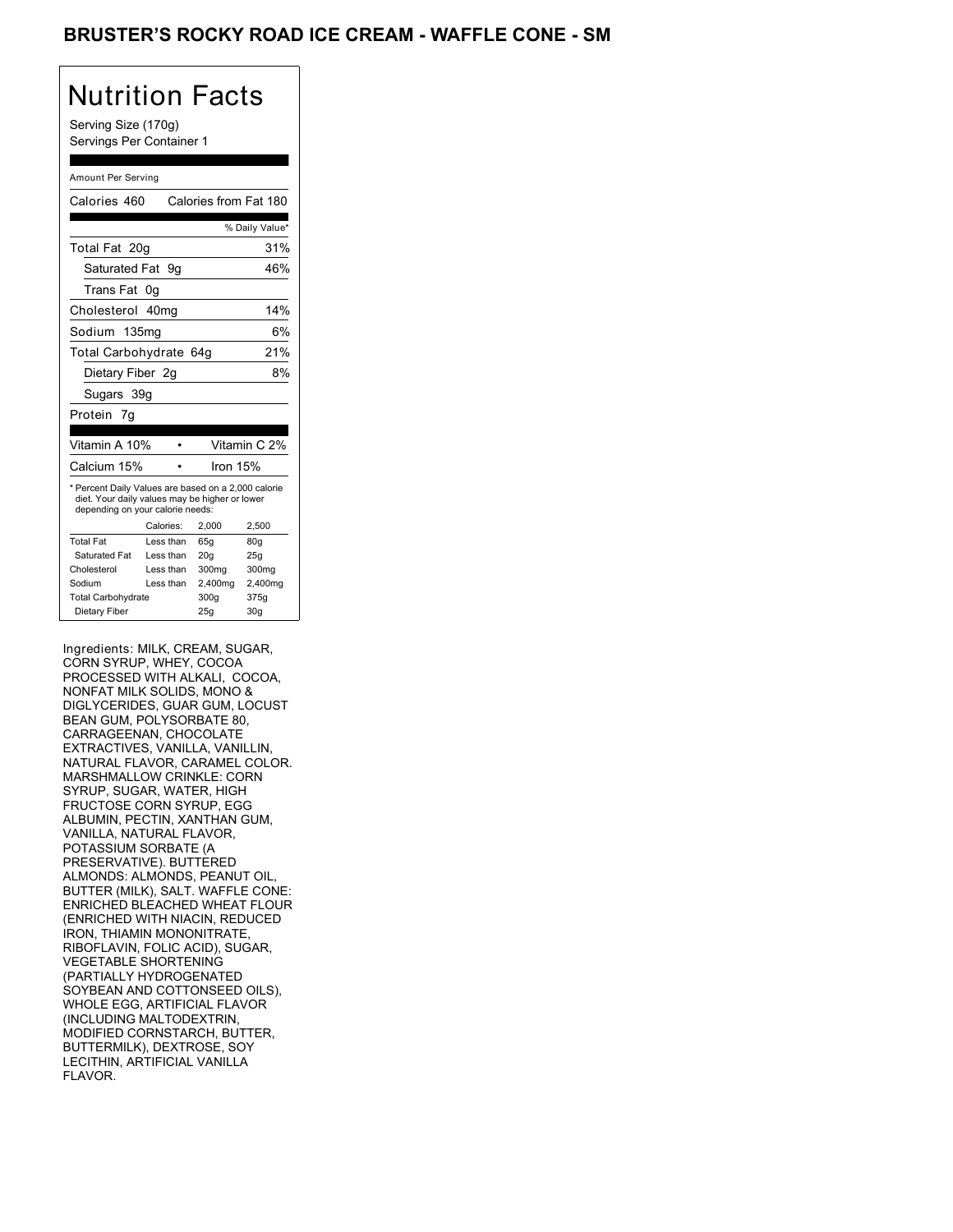## BRUSTER'S ROCKY ROAD ICE CREAM - WAFFLE CONE - REG

# Nutrition Facts

Serving Size (240g) Servings Per Container 1

#### Amount Per Serving

| Calories 630                                                                                                                              |           | Calories from Fat 260 |                 |
|-------------------------------------------------------------------------------------------------------------------------------------------|-----------|-----------------------|-----------------|
|                                                                                                                                           |           |                       | % Daily Value*  |
| Total Fat 28g                                                                                                                             |           |                       | 44%             |
| Saturated Fat 13g                                                                                                                         |           |                       | 67%             |
| Trans Fat                                                                                                                                 | 0g        |                       |                 |
| Cholesterol 60mg                                                                                                                          |           |                       | 20%             |
| Sodium 200mg                                                                                                                              |           |                       | 8%              |
| Total Carbohydrate 85g                                                                                                                    |           |                       | 28%             |
| Dietary Fiber 3g                                                                                                                          |           |                       | 12%             |
| Sugars 54g                                                                                                                                |           |                       |                 |
| Protein<br>9g                                                                                                                             |           |                       |                 |
| Vitamin A 15%                                                                                                                             |           |                       | Vitamin C 4%    |
| Calcium 20%                                                                                                                               |           | Iron 20%              |                 |
| * Percent Daily Values are based on a 2,000 calorie<br>diet. Your daily values may be higher or lower<br>depending on your calorie needs: |           |                       |                 |
|                                                                                                                                           | Calories: | 2.000                 | 2,500           |
| <b>Total Fat</b>                                                                                                                          | Less than | 65q                   | 80q             |
| Saturated Fat                                                                                                                             | Less than | 20 <sub>g</sub>       | 25g             |
| Cholesterol                                                                                                                               | Less than | 300mg                 | 300mg           |
| Sodium                                                                                                                                    | Less than | 2,400mg               | 2,400mg         |
| <b>Total Carbohydrate</b>                                                                                                                 |           | 300g                  | 375g            |
| Dietary Fiber                                                                                                                             |           | 25q                   | 30 <sub>q</sub> |

Ingredients: MILK, CREAM, SUGAR, CORN SYRUP, WHEY, COCOA PROCESSED WITH ALKALI, COCOA, NONFAT MILK SOLIDS, MONO & DIGLYCERIDES, GUAR GUM, LOCUST BEAN GUM, POLYSORBATE 80, CARRAGEENAN, CHOCOLATE EXTRACTIVES, VANILLA, VANILLIN, NATURAL FLAVOR, CARAMEL COLOR. MARSHMALLOW CRINKLE: CORN SYRUP, SUGAR, WATER, HIGH FRUCTOSE CORN SYRUP, EGG ALBUMIN, PECTIN, XANTHAN GUM, VANILLA, NATURAL FLAVOR, POTASSIUM SORBATE (A PRESERVATIVE). BUTTÈRED ALMONDS: ALMONDS, PEANUT OIL, BUTTER (MILK), SALT. WAFFLE CONE: ENRICHED BLEACHED WHEAT FLOUR (ENRICHED WITH NIACIN, REDUCED IRON, THIAMIN MONONITRATE, RIBOFLAVIN, FOLIC ACID), SUGAR, VEGETABLE SHORTENING (PARTIALLY HYDROGENATED SOYBEAN AND COTTONSEED OILS), WHOLE EGG, ARTIFICIAL FLAVOR (INCLUDING MALTODEXTRIN, MODIFIED CORNSTARCH, BUTTER, BUTTERMILK), DEXTROSE, SOY LECITHIN, ARTIFICIAL VANILLA FLAVOR.